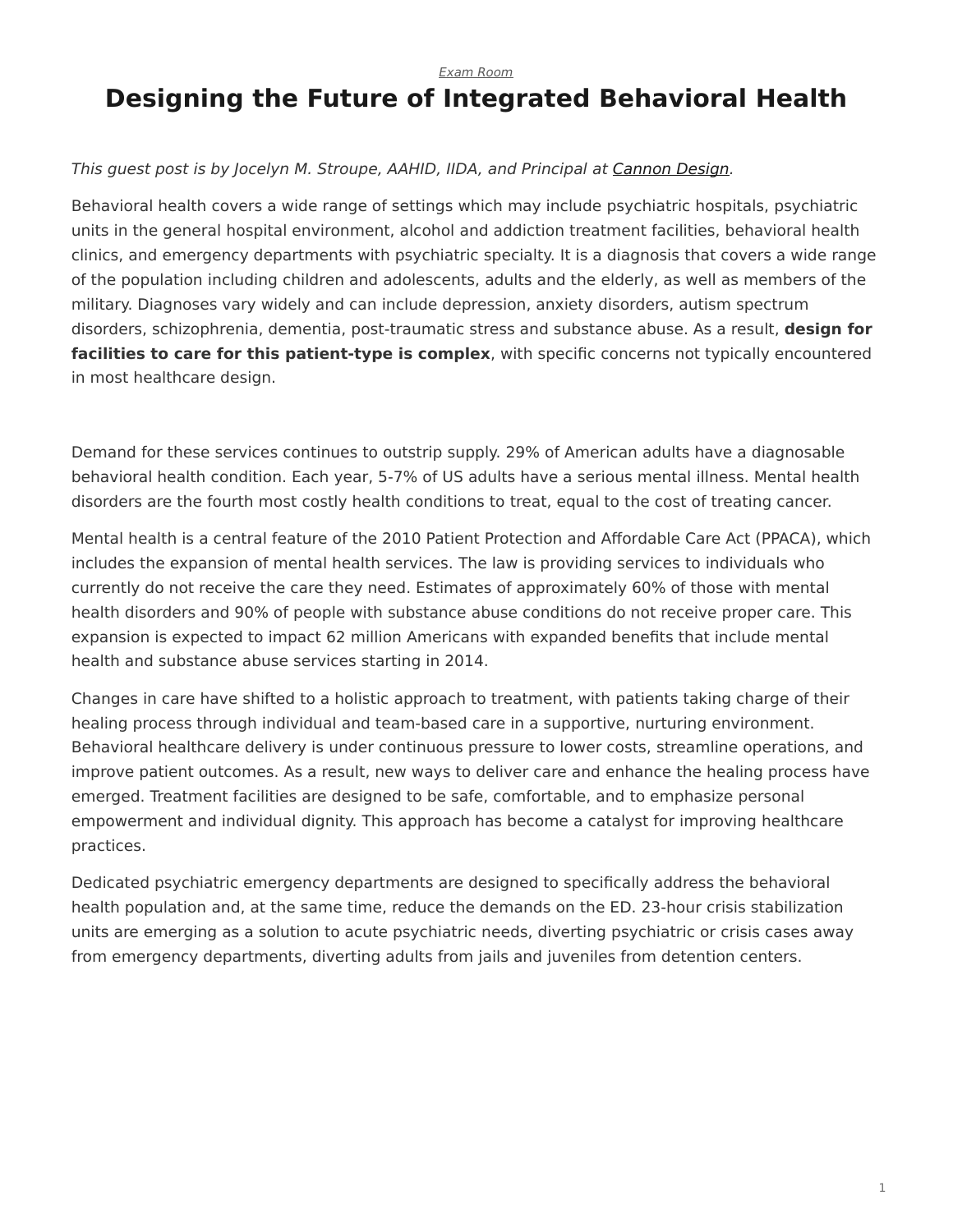One example is the design for the [Unity Point Emergency Department in Rock Island, Illinois.](https://www.unitypoint.org/quadcities/trinity-rock-island.aspx) This project was an opportunity to rethink how care was being delivered in the Emergency Department with a focus on behavioral health patients. There was a need to provide alternative care models where behavioral health patients are identified, diagnosed, and treated effectively, as well as a desire to prevent inappropriate admissions to the hospital. Patient throughput was examined as a means to improve the patient experience.

Patients are escorted to the CSU after they are medically cleared. The CSU is staffed with Behavioral Health nurses, peer mentors and social workers who can provide psychiatric assessment, observation and support. The unit consists of six private treatment rooms, two consult rooms, clinical support and a team station, with the most unique feature being a 'Living Room'. This space is designed with the comfort of familiar home-like settings in mind. The use of natural wood materials, soft light levels, comfortable seating and visual distractions including artwork and an aquarium serve to support treatment in the physical environment. Families can spend time with the patient and peer-to-peer counseling can easily occur in the space.

This concept does not have empirical data to support its effectiveness. However, it supported the project's goals as a way to de-escalate patients and it is anticipated that many will not be admitted to the hospital as a result. The project is an example of **Health-Centered Design**, where understanding the issues of behavioral health in the Emergency Care delivery drove design decisions. A 5-year longitudinal research study on the impact of the Living Room Concept to improve care and throughput, avoid admissions, and improve safety and quality is underway.

Recently the project was shared by Cannon Design as a CHD webinar, serving to raise awareness about the issues around design for behavioral health and to promote innovation in treatment.

## **Featured Product**

## **[Neighbor](https://www.steelcase.com/products/healthcare-seating/neighbor/)**

**[+About Steelcase](https://www.steelcase.com/discover/steelcase/our-company/)**

**[+Customer Care](#page-0-0)**

**[+Legal Notices](#page-0-0)**

**[Connect With Us](https://www.steelcase.com/find-us/social-media/) [+](https://www.steelcase.com/find-us/social-media/)**